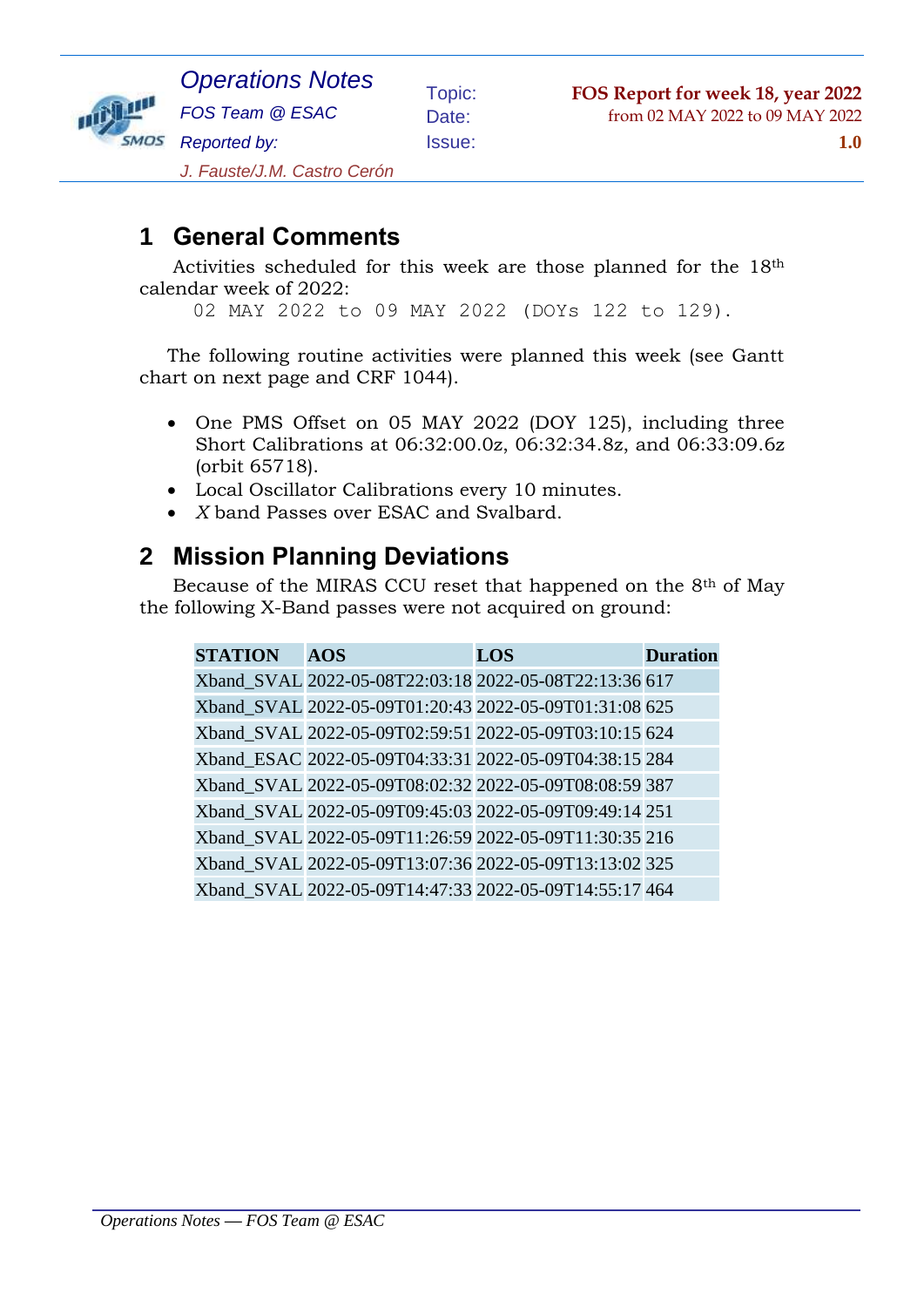| $10^{11}$ | <b>Operations Notes</b>     | Topic:        | FOS Report for week 18, year 2022 |
|-----------|-----------------------------|---------------|-----------------------------------|
|           | FOS Team @ ESAC             | Date:         | from 02 MAY 2022 to 09 MAY 2022   |
|           | Reported by:                | <b>Issue:</b> | 1.0                               |
|           | J. Fauste/J.M. Castro Cerón |               |                                   |

Schedule Hame: 2022\_w18\_cr ### bisplay start: 02-05-2022 00:00:00.000 ### bisplay end: 09-05-2022 00:00:00.000

| Date                                              | 2/5/2022 | 3/5/2022 | 4/5/2022 | 5/5/2022 | 6/5/2022 | 7/5/2022 | 8/5/2022                                                 |
|---------------------------------------------------|----------|----------|----------|----------|----------|----------|----------------------------------------------------------|
| <b>SMCS Sequences</b>                             |          |          |          |          |          |          | z                                                        |
| Diasble Oyclic Funct                              |          |          |          | ٠        |          |          |                                                          |
| Enable_Cyclic_Funct                               |          |          |          | ٠        |          |          |                                                          |
| <b>Int_LO_Phase_Cal_N:</b><br>Poles_TULL_NotLXT_  |          |          |          |          |          |          |                                                          |
| PMS_Dffset_Calibrat                               |          |          |          |          |          |          |                                                          |
| SBand Valbility SEQ<br>XB_Cmd_Downlink_5<br>b_SEO |          |          |          |          |          |          | ա եմսկ այլ Այսպան մտի այլ մոկ այլ կկու հայ մաս այլ Ասկ մ |
| XB_Cmd_Downlink_V<br>ps_SEQ                       | ш        | п        | Ш<br>Ш   | П<br>Ш   | ш        | Ш        | $\mathbf{H}$                                             |
|                                                   |          |          |          |          |          |          |                                                          |
|                                                   |          |          |          |          |          |          |                                                          |
|                                                   |          |          |          |          |          |          |                                                          |
|                                                   |          |          |          |          |          |          |                                                          |
|                                                   |          |          |          |          |          |          |                                                          |
|                                                   |          |          |          |          |          |          |                                                          |
|                                                   |          |          |          |          |          |          |                                                          |
|                                                   |          |          |          |          |          |          |                                                          |
|                                                   |          |          |          |          |          |          |                                                          |
|                                                   |          |          |          |          |          |          |                                                          |
|                                                   |          |          |          |          |          |          | hЖ                                                       |
|                                                   | $F - 1$  |          |          |          |          |          | 11.12                                                    |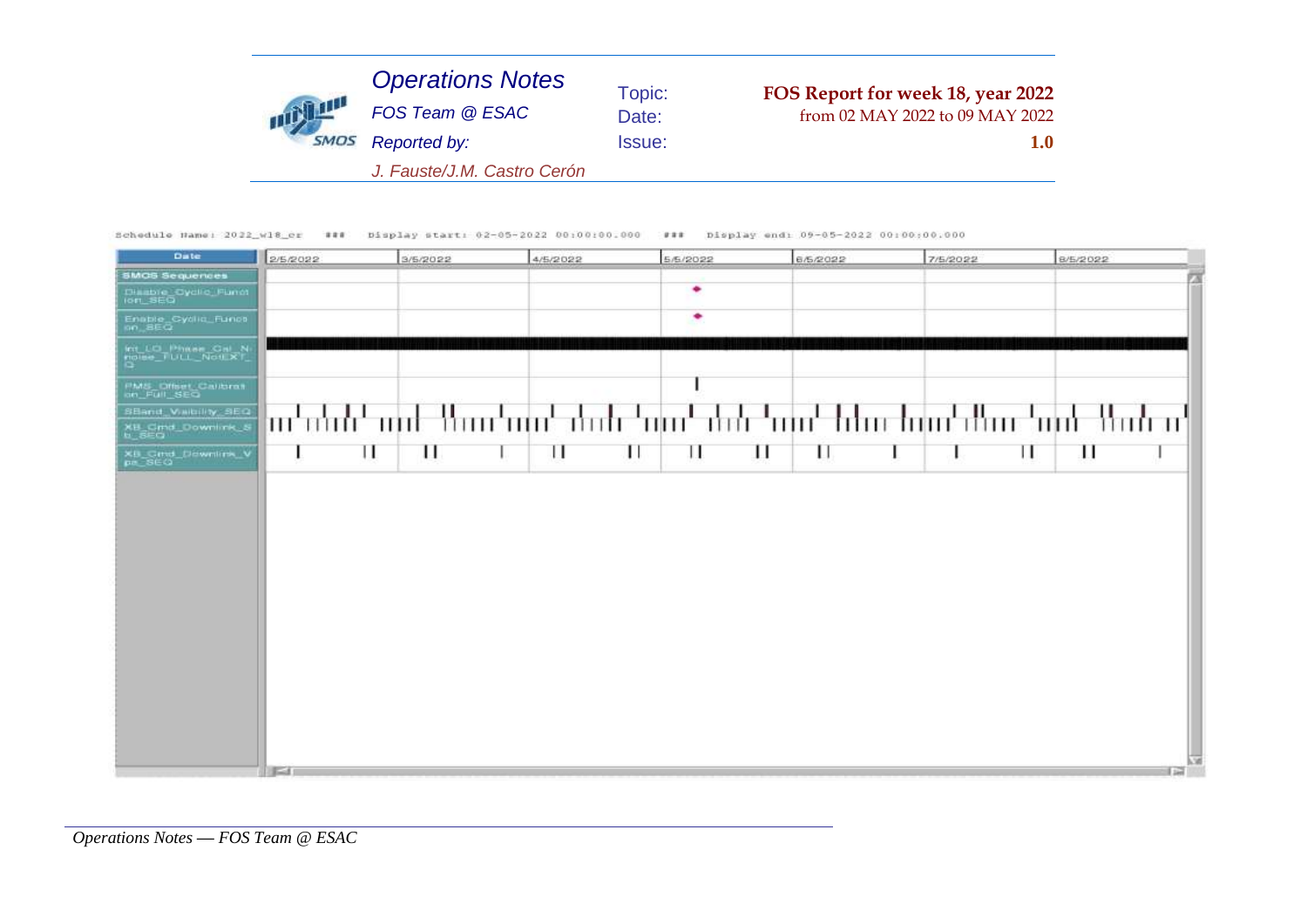

*Operations Notes FOS Team @ ESAC Reported by:*

Topic: **FOS Report for week 18, year 2022** Date: from 02 MAY 2022 to 09 MAY 2022

Issue: **1.0**

*J. Fauste/J.M. Castro Cerón*

# **3 TC Failures**

None.

### **4 On Board Anomalies**

• A new MIRAS CCU reset happened on 2022-05-08T20:27:52z (DOY 128) at the end of Svalbard X-Band GS pass with AOS at 20:24:26z. The anomaly was initially suspected by KSAT following a "no reception" of Svalbard X band GS pass with AOS at 22:03:19z. KSAT operator on-duty provided early warning to FOS after the "no reception" of a second Svalbard X band GS pass, they confirmed nominal antenna tracking and no spacecraft signal. The FOS onduty engineer confirmed the reset upon reception of S band GS pass on 2022-05-09T04:08:22z. Following that, FOS phoned CNES Ops team to coordinate recovery.

Last MIRAS TM packet received before the reset was time stamped at 2022-05-08T20:27:52z. This reset was triggered by the standard OBSW error Task Overrun (information included on the Boot Report packet). As per FOS re-planning in CRF-1046, nominal MIRAS X band GS dumps will be resumed over Svalbard station today, 2022- 05-09T16:27:12z.

The values of the READ and WRITE pointers at the time of the reset were:

 *Read = 1629645 MM Partition P3 Write = 1860284 MM Partition P4*

The anomaly was geolocated over Svalbard, Norway:

| Latitude  | $= 81.57$ ° |
|-----------|-------------|
| Longitude | $= 48.57$ ° |

#### **5 On Board Events Telemetry**

The following RAM Single Bit errors befell this week:

| <b>Event Description Packet ID Severity</b> |     |             | <b>Event Time</b>   | <b>Parameters</b> |
|---------------------------------------------|-----|-------------|---------------------|-------------------|
| RAM single Bit Error                        | 730 | <b>WARN</b> | 2022-05-02T22:34:49 | 2074A4C           |
| RAM single Bit Error                        | 730 | <b>WARN</b> | 2022-05-02T22:46:52 | $20$ DEC $10$     |
| RAM single Bit Error                        | 730 | <b>WARN</b> | 2022-05-07T14:41:47 | 23679BC           |

#### **6 FOS Systems Status**

All FOS systems nominal.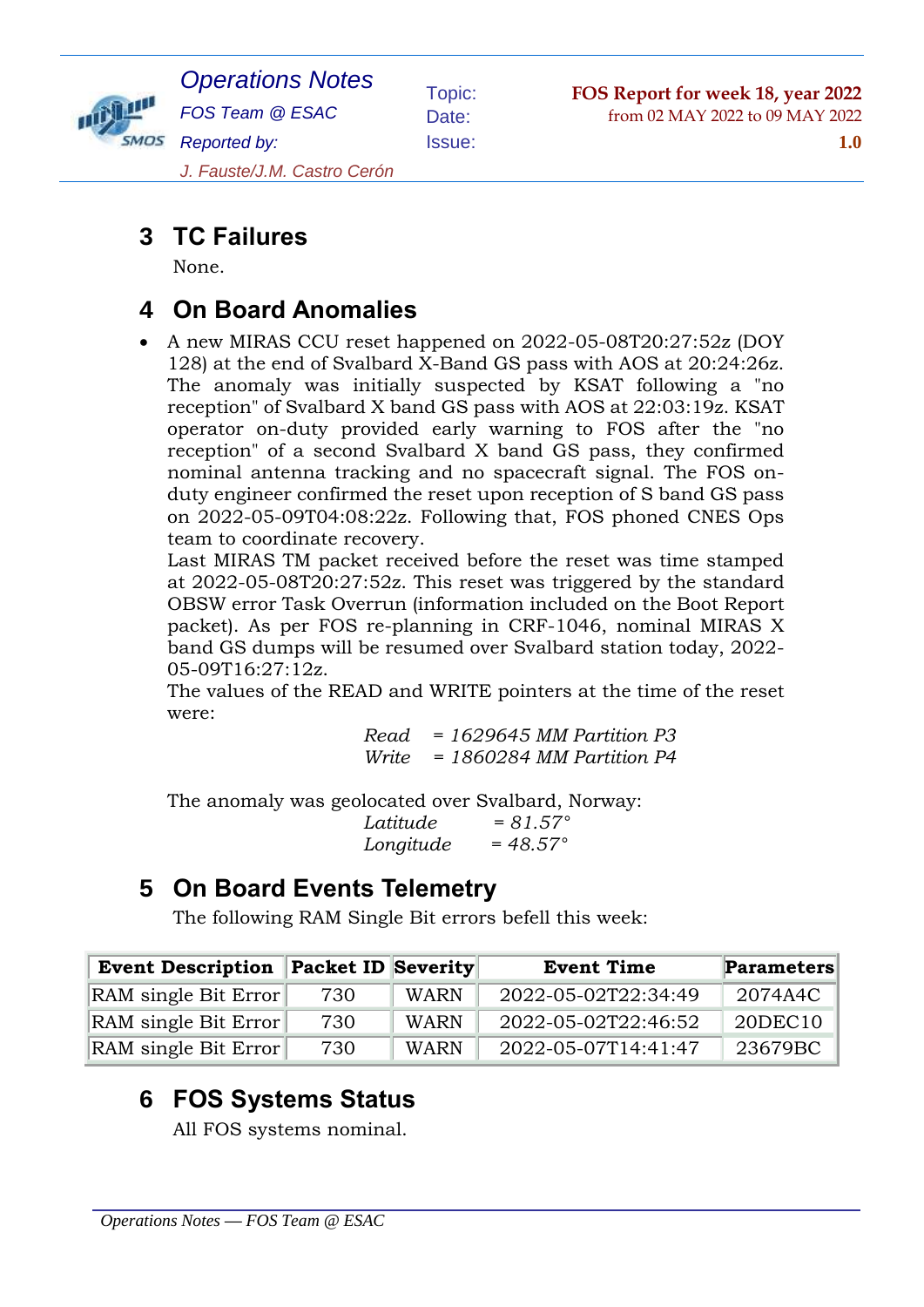

Topic: **FOS Report for week 18, year 2022** Date: from 02 MAY 2022 to 09 MAY 2022

Issue: **1.0**

*J. Fauste/J.M. Castro Cerón*

### **7 Data Reception from CNES**

All *S* band passes were correctly received from CNES and successfully processed by the FOS PLPC system.

# **8** *X* **Band Data Reception in PXMF**

None, all *S* band passes successfully received and processed.

#### **9 Exceptional Activities**

None.

#### **10 AOB**

None.